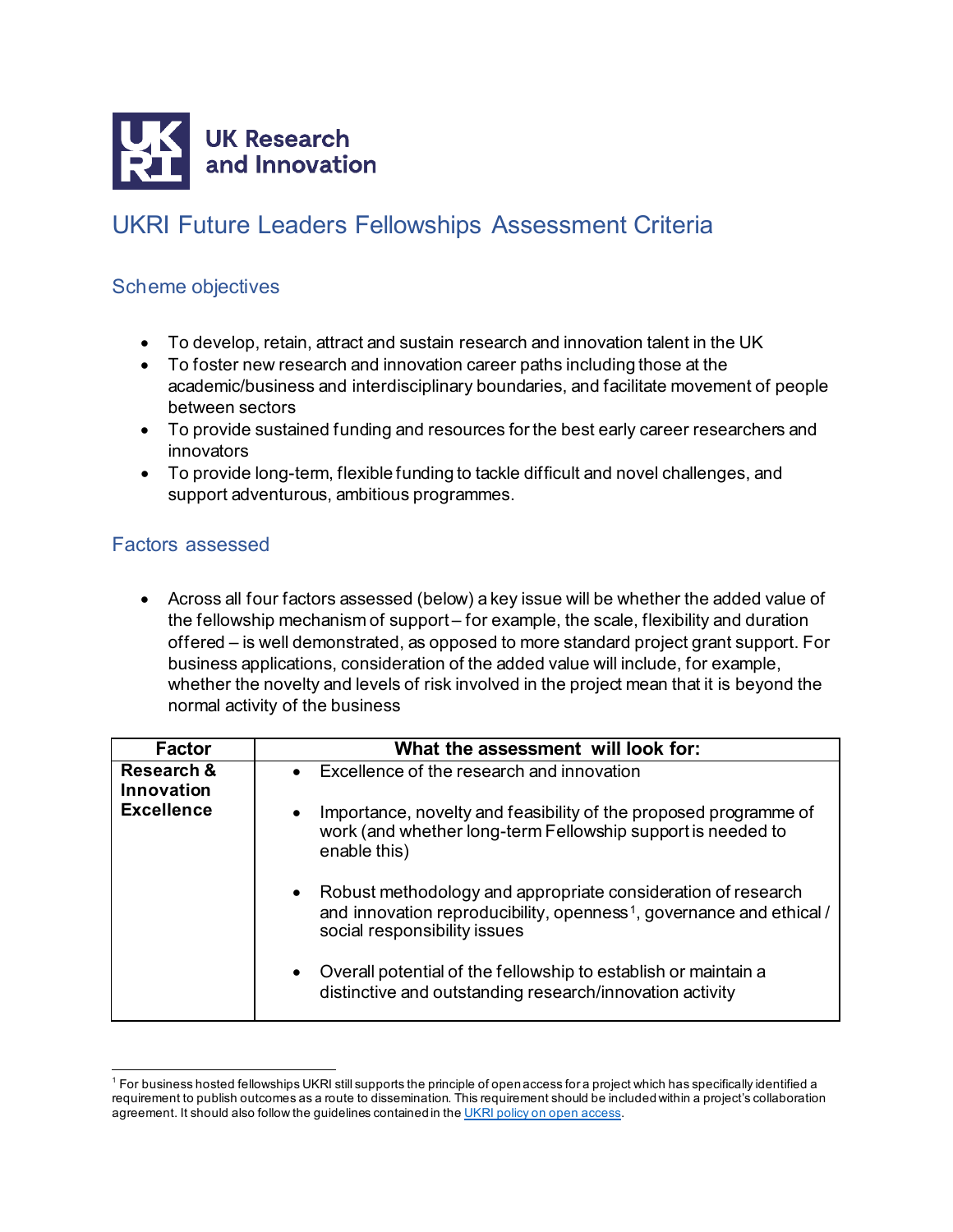| <b>Applicant &amp;</b>                                 | Be recognised to be of the highest standard relative to their career                                                                                                                                                                                                                                                                                                                  |
|--------------------------------------------------------|---------------------------------------------------------------------------------------------------------------------------------------------------------------------------------------------------------------------------------------------------------------------------------------------------------------------------------------------------------------------------------------|
| their                                                  | stage and on a trajectory to become world-class                                                                                                                                                                                                                                                                                                                                       |
| <b>Development</b>                                     |                                                                                                                                                                                                                                                                                                                                                                                       |
|                                                        | Clear evidence of independence and thought leadership, which                                                                                                                                                                                                                                                                                                                          |
|                                                        | may go beyond the level normally expected of their current position                                                                                                                                                                                                                                                                                                                   |
|                                                        | Demonstrate an ability to be, or become, a clear communicator and<br>$\bullet$<br>disseminator of knowledge and innovation, able to inspire and lead<br>others; and ability to develop new relationships and influence<br>across multiple disciplines and sectors                                                                                                                     |
|                                                        | A broad understanding of the research / innovation landscape at<br>$\bullet$<br>both the national and international level and clarity on how their<br>research/innovation will contribute to it                                                                                                                                                                                       |
|                                                        | A clear plan to support the training and development of the fellow<br>$\bullet$<br>(and, if applicable, their team) and for gaining advice or<br>mentorship; supporting not only the programme but also their<br>broader professional development                                                                                                                                     |
|                                                        | Demonstrate an ability to identify and implement good practice in<br>٠<br>matters relating to the modern research environment such as<br>Research Integrity, Responsible Research and Innovation, and<br>Equality, Diversity and Inclusion                                                                                                                                            |
| Impact &                                               | Importance and potential impact of the research / innovation for<br>٠                                                                                                                                                                                                                                                                                                                 |
| <b>Strategic</b>                                       | society and / or the economy                                                                                                                                                                                                                                                                                                                                                          |
| <b>Relevance</b>                                       | What are the potential short or long-term impacts, and how<br>$\circ$<br>significant are they?                                                                                                                                                                                                                                                                                        |
|                                                        | Are the pathways to achieving this impact well understood,<br>$\circ$<br>and are the plans for maximising impact (from the applicant<br>and host organisation) proportionate, timely, and credible?                                                                                                                                                                                   |
|                                                        | Where the Fellowship proposal aligns with a specific priority area<br>identified by UKRI (such as the seven technology families, as<br>launched in the UK's innovation strategy), the assessment will also<br>address how strongly the proposal fits with the aims for the area;<br>and what it will contribute alongside other proposals and activities<br>in the same priority area |
| <b>Research and</b>                                    | A demonstrable commitment from the host organisation to realizing                                                                                                                                                                                                                                                                                                                     |
| Innovation<br><b>Environment &amp;</b><br><b>Costs</b> | the potential of the fellow; and establishing them as a<br>research/innovation leader                                                                                                                                                                                                                                                                                                 |
|                                                        | Consideration has been given to equality, diversity and inclusion<br>aims of UKRI in support for the fellow and, if applicable, their wider                                                                                                                                                                                                                                           |